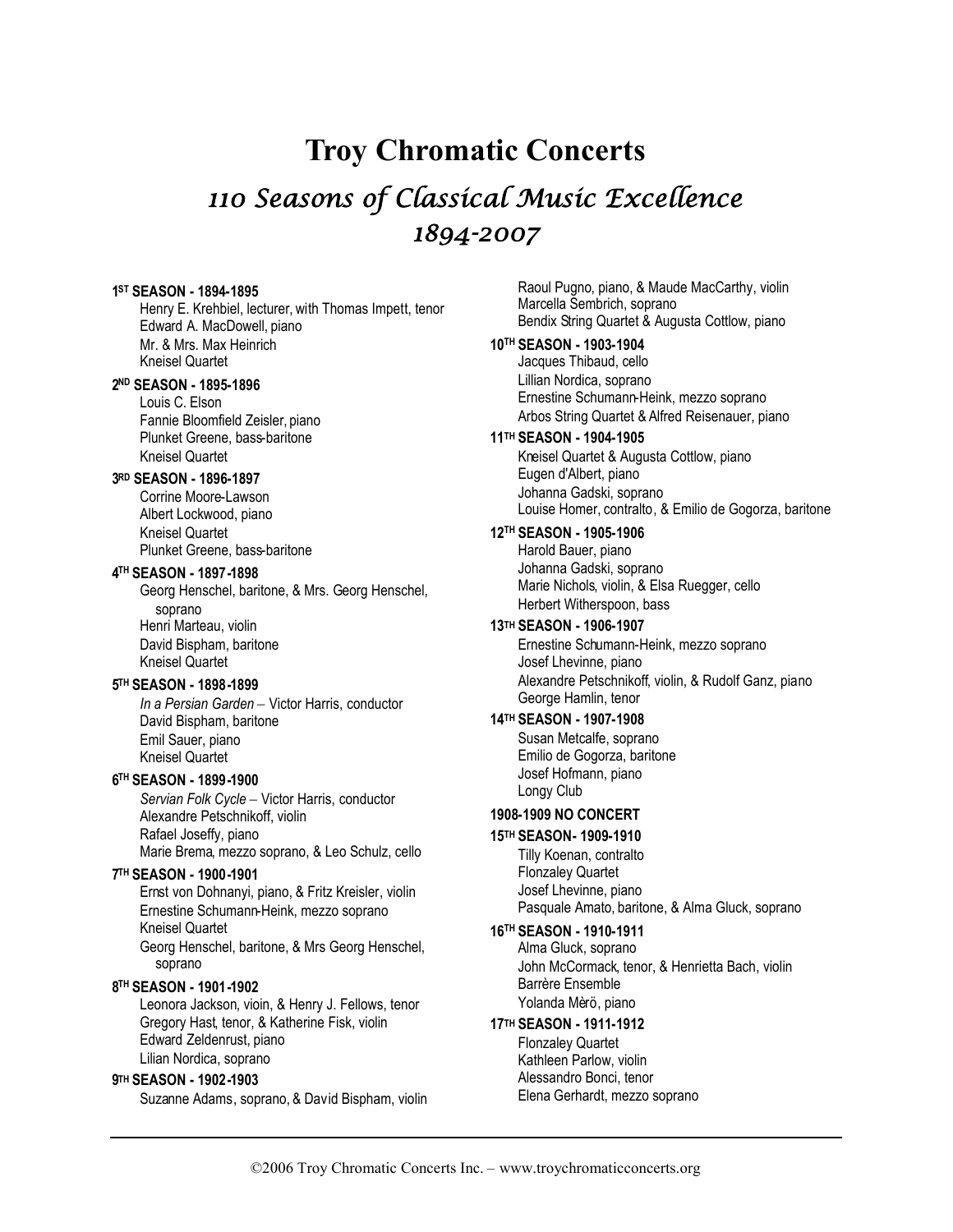#### **18TH SEASON - 1912-1913**

Flonzaley Quartet Margarete Matzenauer, mezzo soprano Herbert Witherspoon, bass, & Anna Case, soprano Max Pauer, piano

#### **19TH SEASON - 1913-1914**

Josef Hofmann, piano Alma Gluck, soprano Julia Culp, mezzo soprano Margulies Trio

# **1914-1915 NO CONCERTS**

# **1915-1916 NO CONCERTS**

#### **20TH SEASON - 1916-1917**

Elena Gerhardt, mezzo soprano Fritz Kreisler, violin Ossip Gabrilowitsch, piano, & Clara Clemens, contralto Oscar Seagle, baritone, & Guiomar Novaes, piano

#### **21ST SEASON - 1917-1918**

Sophie Braslau, mezzo soprano, & May Peterson, soprano

Mabel Garrison, soprano, & Ethel Leginska, piano Giovanni Martinelli, tenor, & Marvin Maazel, piano Jacques Thibaud, cello

#### **22ND SEASON- 1918-1919**

Little Symphony - George Barrère, conductor, with Lucy Gates, soprano Josef Hofmann, piano Clarence Whitehall, bass-baritone, & Winifred Byrd, piano Sophie Braslau, mezzo soprano

#### **23RD SEASON- 1919-1920**

Sergei Rachmaninoff, piano Albert Spaulding, violin, & Maggie Teyte, soprano Louis Graveure, tenor Russian Symphony - Modeste Altschuler, conductor, with Emma Roberts, mezzo contralto

#### **24TH SEASON - 1920-1921**

Detroit Symphony - Ossip Gabrilowitsch, conductor, with Ilya Schkolnick, violin Florence Easton, soprano Mischa Levitski, piano Marguerite D'Alvarez, mezzo soprano

#### **25TH SEASON - 1921-1922**

Paul Kochanski, violin, & Carolina Lazzari, mezzo soprano

Guy Maier & Lee Pattison, duo piano

New York Symphony Orchestra - Walter Damrosch, conductor, with George Barrère, flute Mario Chamlee, tenor

#### **26TH SEASON - 1922-1923**

New York Symphony Orchestra - Walter Damrosch, conductor, with Lucien Schmit, cello Merle Alcock, mezzo soprano, with Dame Myra Hess, piano Erica Morini, violin

Frieda Hempel, soprano

*Extra Concerts:*

*The Impresario* - William Wade Hinshaw, producer, with Percy Hemus, baritone

Ignace Jan Paderewski, piano

### **27TH SEASON - 1923-1924**

New York Symphony Orchestra - Walter Damrosch, conductor, with George Barrère flute Sigrid Onegin, mezzo soprano Richard Crooks, tenor, & John Powell, piano Lucrezia Bori, soprano *Extra Concert: Cosi Fan Tutte* - William Wade Hinshaw, producer **28TH SEASON - 1924-1925**

Boston Symphony - Serge Koussevitzky, conductor Harold Bauer, piano, Bronislaw Huberman, violin, & Lionel Tertis, viola Felix Salmond, cello Mieczyslaw Munz, piano, & John Charles Thomas, baritone Dusolina Giannini, soprano

#### **29TH SEASON - 1925-1926**

Hulda Lashanska, soprano Alexander Brailowsky, piano

Russian Symphonic Choir - Basile Kibalchich, conductor, with Dimitri Creona, tenor Cleveland Orchestra - Nikolai Sokoloff, conductor, with

Tito Schipa, tenor, & Jose Echaniz, piano

#### **30TH SEASON - 1926-1927**

Roland Hayes, tenor, & William Lawrence, piano Rosa Ponselle, soprano, & Stuart Ross, piano Hans Kindler, cello, Mischa Levitzki, piano, & Sascha Jacobsen, violin

Cleveland Orchestra - Nikolai Sokoloff, conductor

#### **31ST SEASON - 1927-1928**

English Singers Albert Spaulding, violin, & Nikolai Orloff, piano Cincinnati Orchestra - Fritz Reiner, conductor Rosa Ponselle, soprano *Extra Concert:* Ignace Jan Paderewski, piano

#### **32ND SEASON- 1928-1929**

Cleveland Orchestra - Nikolai Sokoloff, conductor Elizabeth Rethberg, soprano Guy Maier & Lee Pattison, duo piano Richard Crooks, tenor, & Gina Pinerra, soprano *Extra Concert:* Jascha Heifetz, violin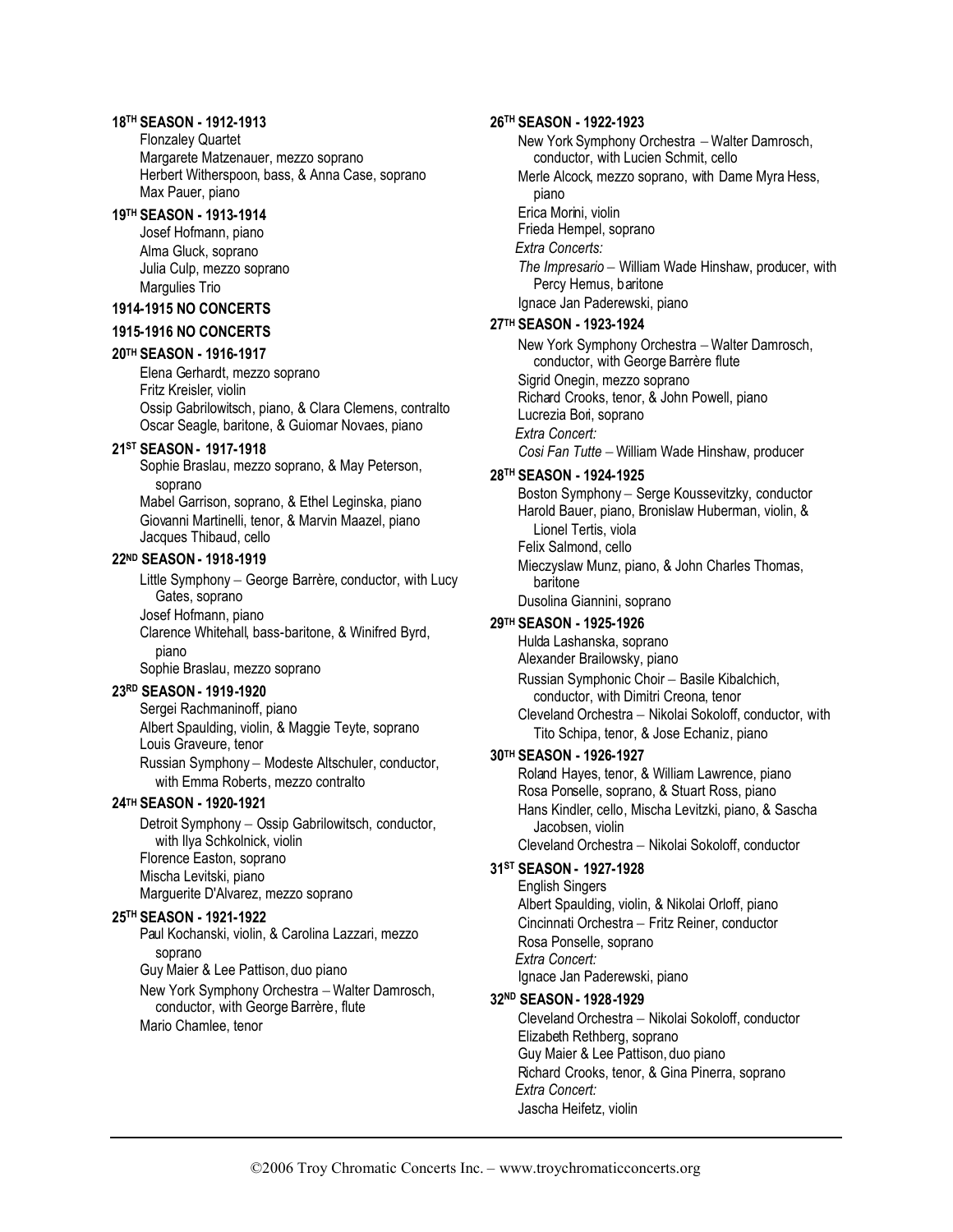#### **33RD SEASON- 1929-1930**

Detroit Symphony Orchestra - Ossip Gabrilowitsch, conductor Sigrid Onegin, mezzo soprano Vladimir Horowitz, piano Barrère Little Symphony - Louis Graveure, conductor *Extra Concert:* Fritz Kreisler, violin

#### **34TH SEASON - 1930-1931**

Don Cossack Russian Male Chorus - Serge Jaroff, conductor Jose Iturbi, piano Dusolina Giannini, soprano Cleveland Orchestra - Nikolai Sokoloff, conductor

#### **35TH SEASON - 1931-1932**

Don Cossack Russian Male Chorus - Serge Jaroff, director Barrère Little Symphony - George Barrère, conductor,

with Nelson Eddy, baritone Felix Salmond & Charles Naegele, piano

Cleveland Orchestra - Nikolai Sokoloff, conductor

#### **36TH SEASON - 1932-1933**

Cleveland Orchestra - Nikolai Sokoloff, conductor Nelson Eddy, baritone, Ethel Bartlett & Rae Robertson, duo piano Lotte Lehmann, soprano Sergei Rachmaninoff, piano

#### **37TH SEASON - 1933-1934**

Detroit Symphony Orchestra - Ossip Gabrilowitsch, conductor Charles Naegele, piano, & Efrem Zimbalist, violin

Nelson Eddy, bariotne

Grete Stuekgold, soprano, & Gregor Piatigorsky, cello

#### **38TH SEASON - 1934-1935**

Kathryn Meisle, contralto, & Paul Althouse, tenor Grete Stuekgold, soprano

Cleveland Orchestra - Artur Rodzinski, conductor Dame Myra Hess, piano

#### **39TH SEASON - 1935-1936**

La Argentina (Spanish dance) Ruth Slenczynska, piano Cleveland Orchestra - Artur Rodzinski, conductor Vienna Choir Boys

#### **40TH SEASON - 1936-1937**

National Symphony Orchestra - Hans Kindler, conductor Josef Hofmann, piano Marian Anderson, contralto Nathan Milstein, violin

#### **41ST SEASON - 1937-1938**

Rochester Philharmonic Orchestra - Jose Iturbi, conductor Gina Cigna, soprano Ethel Bartlett & Rae Robertson, duo piano Georges Enesco, violin

#### **42ND SEASON- 1938-1939**

Rochester Philharmonic Orchestra - Jose Iturbi, conductor Cleveland Orchestra - Artur Rodzinski, conductor Gertrude Pitzinger, contralto Eugene List, piano

#### **43RD SEASON- 1939-1940**

Trapp Family Choir National Symphony Orchestra - Hans Kindler, conductor Cleveland Orchestra - Artur Rodzinski, conductor Ethel Bartlett & Rae Robertson, duo piano

#### **44TH SEASON - 1940-1941**

Yehudi Menuhin, violin Cleveland Orchestra - Artur Rodzinski, conductor Muriel Dickson, soprano Paul Robeson, bass

#### **45TH SEASON - 1941-1942**

Helen Traubel, soprano Cleveland Orchestra - Artur Rodzinski, conductor Josef Hofmann, piano Richard Crooks, tenor

#### **46TH SEASON - 1942-1943**

Zino Francescatti, violin Bruna Castagna, mezzo soprano Pittsburgh Symphony - Fritz Reiner, conductor Salvatore Baccaloni Opera Company

#### **47TH SEASON - 1943-1944**

Eleanor Steber, soprano Rudolf Serkin, piano Pittsburgh Symphony - Fritz Reiner, conductor Patricia Travers, violin, & Lansing Hatfield, baritone

#### **48TH SEASON - 1944-1945**

Zinka Milanov, soprano, & Kurt Baum, tenor William Kapell, piano Marcel Hubert, cello, & Anna Kaskas, mezzo soprano Pittsburgh Symphony - Fritz Reiner, conductor

#### **49TH SEASON - 1945-1946**

Artur Rubinstein, piano National Symphony Orchestra - Hans Kindler, conductor William Primrose, viola Jennie Tourel, mezzo soprano

#### **50TH SEASON - 1946-1947**

Jussi Bjoerling, tenor National Symphony Orchestra - Hans Kindler, conductor Cleveland Orchestra - George Szell, conductor Vera Appleton & Michael Field, duo piano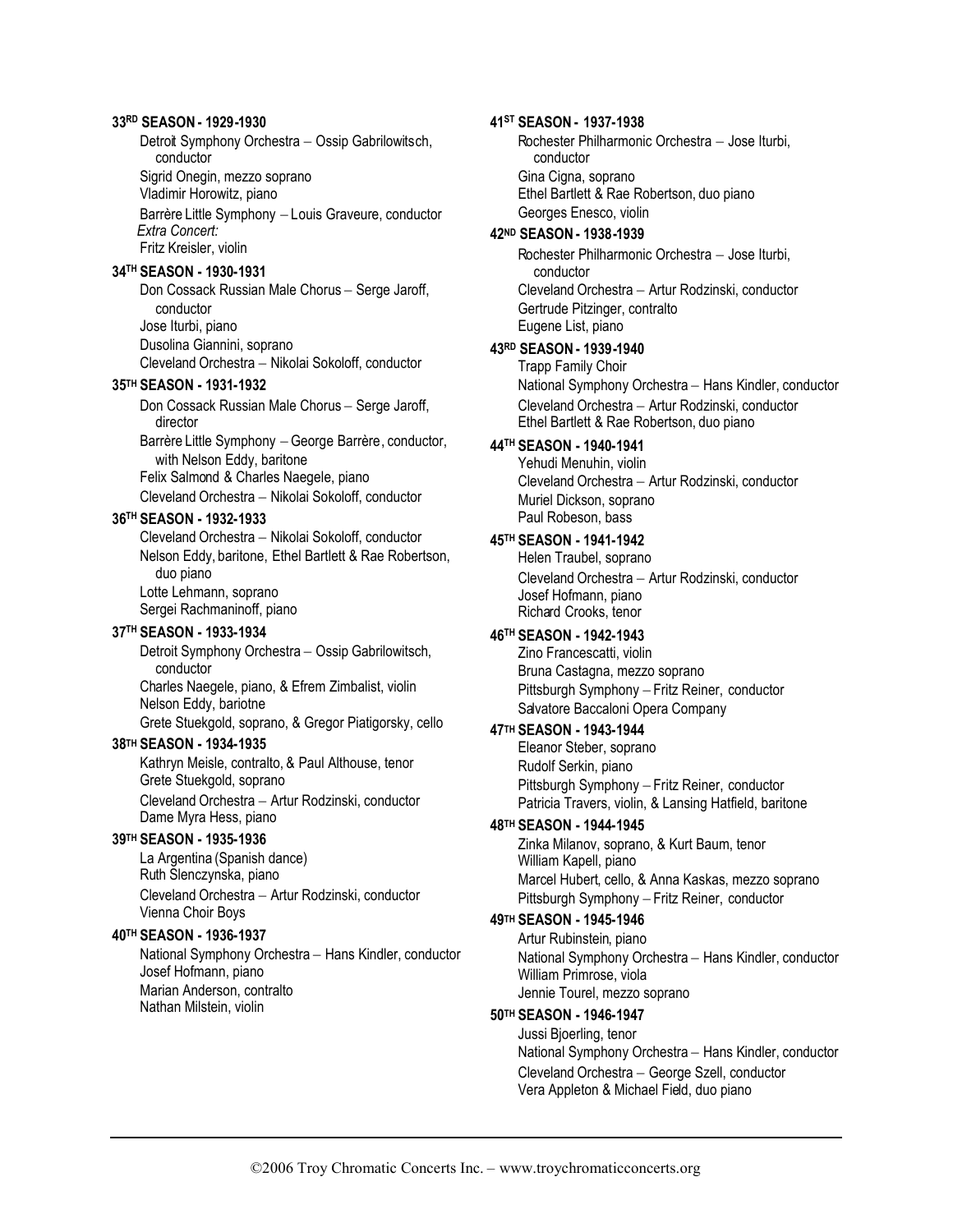#### **51ST SEASON - 1947-1948**

*A Series:* Maryla Jonas, piano Leonard Warren, baritone Cleveland Orchestra - George Szell, conductor Nadine Conner, soprano *B Series:* Blanche Thebom, mezzo soprano Robert Casadesus, piano Rochester Philharmonic Orchestra - Erich Leinsdorf, conductor Graudan Ensemble

#### **52ND SEASON- 1948-1949**

*A Series:* Menahem Pressler, piano Cleveland Orchestra - George Szell, conductor Mario Lanza, tenor Erica Morini, violin *B Series:* Vera Appleton & Michael Field, duo piano Cloe Elmo, mezzo soprano Igor Gorin, baritone Columbus Philharmonic Orchestra - Izler Solomon, conductor

#### **53RD SEASON- 1949-1950**

Clifford Curzon, piano Cleveland Orchestra - George Szell, conductor Elena Niklaidi, mezzo soprano Rochester Philharmonic Orchestra - Erich Leinsdorf, conductor

#### **54TH SEASON - 1950-1951**

de Paur's Infantry Chorus Cleveland Orchestra - George Szell, conductor Jerome Hines, bass Sascha Gorodnitzki, piano

#### **55TH SEASON - 1951-1952**

Cincinnati Symphony - Thor Johnson, conductor Bidu Sayão, soprano Byron Janis, piano NikolaiGraudan, cello, & Joanana Graudan, piano

#### **56TH SEASON - 1952-1953**

Zino Francescatti, violin William Warfield, bass-baritone Monique de la Bruchollerie, piano Rochester Philharmonic Orchestra - Erich Leinsdorf, conductor

#### **57TH SEASON - 1953-1954**

Mildred Miller, mezzo soprano Vitya Vronsky & Victor Babin, duo piano Cleveland Orchestra - George Szell, conductor Igor Gorin, baritone

**58TH SEASON - 1954-1955** Frances Yeend, soprano Michael Rabin, violin Cleveland Orchestra - George Szell, conductor Witold Malcuzynski, piano **59TH SEASON - 1955-1956** Jean Casadesus, piano Leonard Rose, cello Cleveland Orchestra - George Szell, conductor Cesare Siepi, bass **60TH SEASON - 1956-1957** American Chamber Orchestra - Robert Scholz, conductor Byron Janis, piano Cleveland Orchestra - George Szell, conductor Leontyne Price, soprano **61ST SEASON - 1957-1958** George London, bass-baritone Louis Kentner, piano Cleveland Orchestra - George Szell, conductor Maureen Forrester, contralto **62ND SEASON- 1958-1959** National Symphony Orchestra - Howard Mitchell, conductor Lisa Della Casa, soprano Szymon Goldberg, violin Louis Kentner, piano **63RD SEASON- 1959-1960** Mildred Miller, mezzo soprano National Symphony Orchestra - Howard Mitchell, conductor Festival Quartet Stanley Babin, piano **64TH SEASON - 1960-1961** Michael Rabin, violin Leon Fleischer, piano Cleveland Orchestra - George Szell, conductor Theodor Uppman, baritone **65TH SEASON - 1961-1962** Gary Graffman, piano National Symphony Orchestra - Howard Mitchell, conductor Giorgio Tozzi, bass Mary McMurray, mezzo soprano **66TH SEASON - 1962-1963** Philippe Entremont, piano Cleveland Orchestra - George Szell, conductor

Berl Senofsky, violin Adele Addison, soprano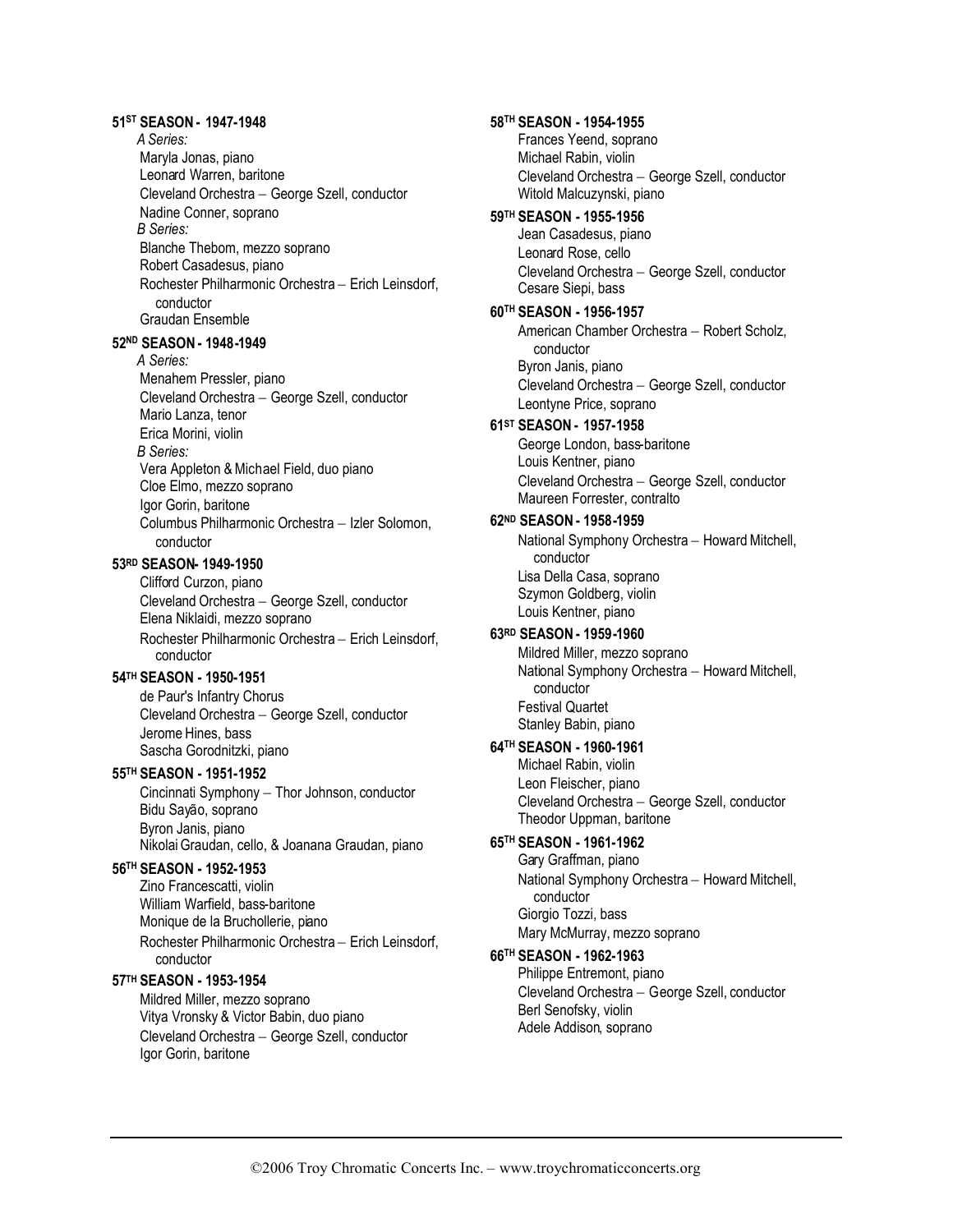#### **67TH SEASON - 1963-1964**

Schola Cantorum - Dr. Hugh Ross, director Detroit Symphony Orchestra - Eugen Jochum, conductor Arthur Gold & Robert Fizdale, duo piano Donald Gramm, bass

#### **68TH SEASON - 1964-1965**

Malcolm Frager, piano Minneapolis Symphony - Stanislaw Skrowaczewski, conductor Heidi Krall, soprano Szymon Goldberg, violin, & Victor Babin, piano

#### **69TH SEASON - 1965-1966**

Malcolm Frager, piano Richard Cross, bass-baritone James Buswell IV, violin Cincinnati Symphony - Max Rudolf, conductor

#### **70TH SEASON - 1966-1967**

Florence Kopleff, contralto Susan Starr, piano Esterhazy Orchestra - David Blum, conductor Minneapolis Symphony - Stanislaw Skrowaczewski, conductor

#### **71ST SEASON - 1967-1968**

Ivan Davis, piano Orchestra San Pietro of Naples - Renato Ruotolo, conductor

St. Louis Symphony - Eleazar de Carvalho, conductor, with Lee Luvisi, piano Simon Estes, bass-baritone

#### **72ND SEASON- 1968-1969**

Betty Allen, mezzo soprano National Symphony Orchestra - Howard Mitchell, conductor, with Ronald Turini, piano Jeffry Marlowe & Ronald Marlowe, duo piano Kyung-Wha Chung, soprano

#### **73RD SEASON- 1969-1970**

John Stewart, baritone Anthony di Bonaventura, piano Music From Marlboro Minnesota Orchestra - Stanislaw Skrowaczewski, conductor

#### **74TH SEASON- 1970-1971**

New York Brass Quintet Frank Guarrera, baritone Lillian Kallir, piano Indianapolis Symphony  $-$  Izler Solomon, conductor

#### **75TH SEASON - 1971-1972**

New York Pro Musica David Bar-Illan, paino Betty Allen, mezzo soprano Baltimore Symphony - Sergiu Comissiona, conductor, with Abbott Ruskin, piano

**76TH SEASON - 1972-1973** Romeros Bel Canto Trio Indianapolis Symphony - Izler Solomon, conductor Charles Rosen, piano **77TH SEASON - 1973-1974** Baltimore Symphony - Sergiu Comissiona, conductor, with Mark Kaplan, violin Evelyn Mandac, soprano Jaime Laredo, violin, & Ruth Laredo, piano Robert de Gaetano, piano **78TH SEASON - 1974-1975** Buffalo Philharmonic - Michael Tilson Thomas, conductor Hanne-Lore Kuhse, soprano American Symphony Orchestra - Morton Gould, conductor Barry Snyder, piano **79TH SEASON - 1975-1976** Baltimore Symphony - Sergiu Comissiona, conductor, with Jeffrey Chappell, piano Houston Symphony - Lawrence Foster, conductor Prague Madrigal Antiqua André-Michel Schub, piano *Extra Concert:* Het Residentie Orkest (Hague Philharmonic) - Guido Ajmone-Marsan, conductor **80TH SEASON - 1976-1977** Rochester Philharmonic Orchestra - David Zinman, conductor, with Malcolm Frager, piano Brooklyn Boys Choir Buffalo Philharmonic - Michael Tilson Thomas, conductor Czech Chamber Soloists *Extra Concert:* Polish Radio National Symphony - Bohdan Wodiczko, conductor **81ST SEASON - 1977-1978** David Bar-Illan, piano King's Singers Romeros Indianapolis Symphony - John Nelson, conductor, with Diane Walsh, piano **82ND SEASON- 1978-1979** I Musici di Roma - with Pina Carmirelli, violin John Buttrick, piano Norman Luboff Choir Rochester Philharmonic Orchestra - David Zinman,

conductor, with Juana Zayas, piano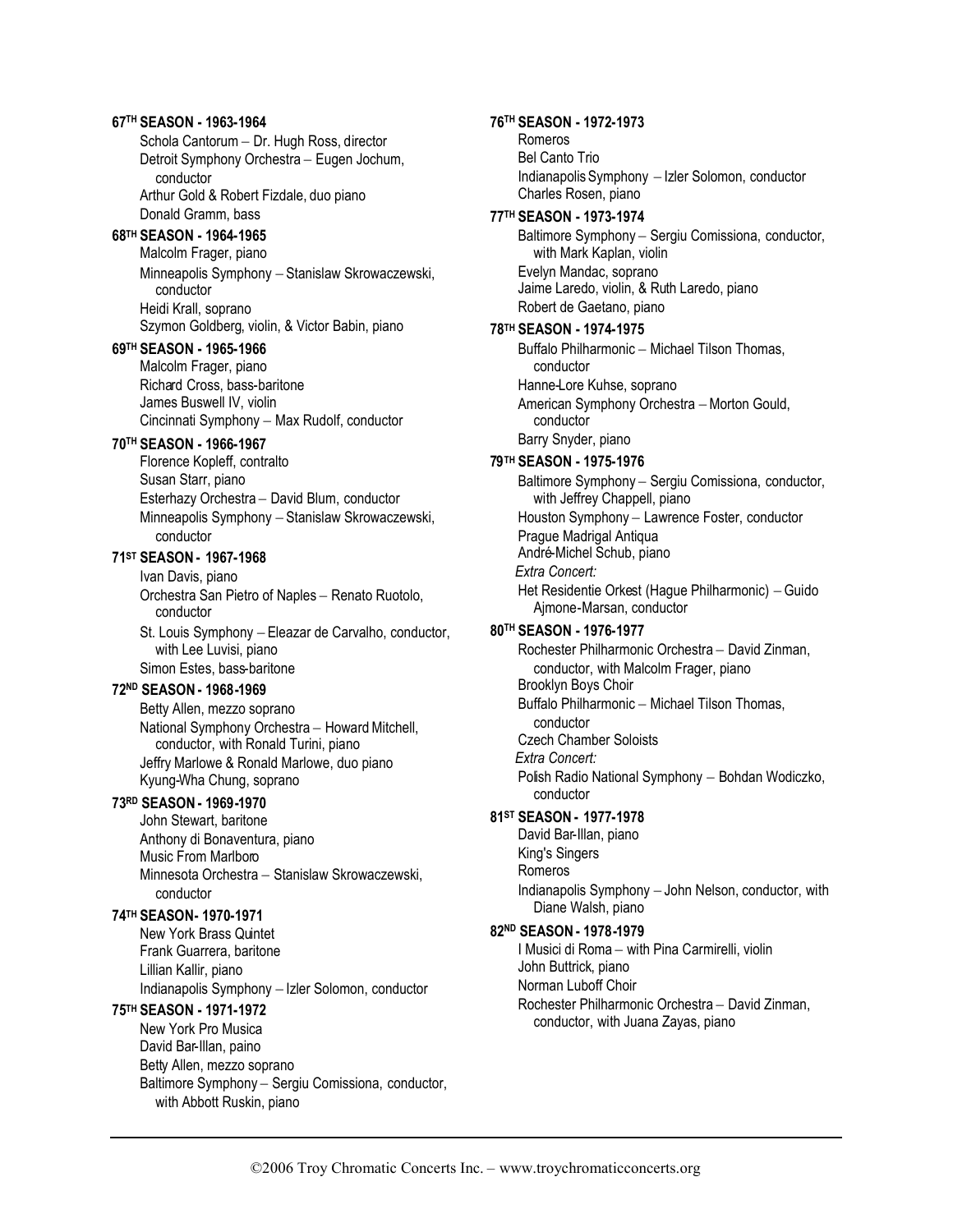#### **83RD SEASON- 1979-1980** Horacio Gutierrez, piano Donald Gramm, bass Indianapolis Symphony  $-$  John Nelson, conductor, with David Golub, piano Paul Kuentz Chamber Orchestra **84TH SEASON - 1980-1981** Slovenian Philharmonic of Yugoslavia - Anton Nanut, conductor Tedd Joselson, piano L'Orchestre du Capitole de Toulouse - Michel Plasson, conductor, with Philippe Entremont, piano Canadian Brass **85TH SEASON - 1981-1982** Pinchas Zukerman, violin Gregg Smith Singers Rochester Philharmonic Orchestra - David Zinman, conductor, with Radu Lupu, piano Alexandre Lagoya, guitar **86TH SEASON - 1982-1983** Orchestre Philharmonique de France - Marc Soustrot, conductor, with Maurice André, trumpet Yo-Yo Ma, cello Prague Chamber Orchestra - Boris Krajny, condcutor Gregg Smith Singers **87TH SEASON - 1983-1984** Kathleen Battle, soprano Empire Brass Quintet Rochester Philharmonic Orchestra - David Zinman, conductor, with Misha Dichter, piano Zukerman-Karr-Lewis Trio **88TH SEASON - 1984-1985** Orchestre National de Lille - Jean-Claude Casadesus, conductor, with Brigitte Engerer, piano Waverly Consort Munich Chamber Orchestra - Hans Stadlmair, conductor, with Young Uck Kim, violin André-Michel Schub, piano **89TH SEASON - 1985-1986** Detroit Symphony Orchestra - Gunther Herbig, conductor, with Bruno Leonardo Gelber, piano Solid Brass Ensemble Guarneri String Quartet Emile Naoumoff, piano **90TH SEASON - 1986-1987** Nigel Kennedy, violin Kathleen Battle, soprano Stuttgart Chamber Orchestra - Patrick Strub, conductor Indianapolis Symphony - John Nelson, conductor, with Paula Robison, flute **91ST SEASON - 1987-1988** Cologne Chamber Orchestra - Helmut Müller-Brühl, conductor, with Christiane Oelze, soprano New York Vocal Arts Ensemble - Raymond Beegle, Corey Cerovsek, violin, & Katja Cerovsek, piano Freiburg Baroque Orchestra - Gottfried von der Goltz, director Ames Piano Quartet

director Buffalo Philharmonic - Semyon Bychkov, conductor Christopher Parkening, guitar **92ND SEASON- 1988-1989** Prague Symphony Orchestra - Libor Pesek, conductor Solid Brass Ensemble Jon Kimura Parker, piano Solisti New York - Ransom Wilson, conductor **93RD SEASON- 1989-1990** Milwaukee Symphony - Zdenek Macal, conductor I Fiamminghi Young Uck Kim, violin Waverly Consort **94TH SEASON - 1990-1991** Garrick Ohlsson, piano Budapest Chamber Orchestra Colorado String Quartet Orchestre National de Lyon - Emmanuel Krivine, conductor **95TH SEASON - 1991-1992** Helsingborgs Symfoniorkester - Hans-Peter Frank, conductor, with Leon Bates, piano New York Philomusica with Robert Levin, piano Julian Bream, guitar Paula Robison & Friends **96TH SEASON - 1992-1993** Handel & Haydn Society Orchestra - Christopher Hogwood, conductor **Chanticleer** Concentus Hungaricus Chamber Orchestra Ruth Laredo, piano **97TH SEASON - 1993-1994** Chestnut Brass Company Orchestre Symphonique Francais - Laurent Petitgirard, conductor Orchestra Stabile di Bergamo - Tiziano Severini, conductor, with Dylana Jenson, violin Louis Lortie, piano **98TH SEASON - 1994-1995** New York Philomusica with Robert Levin, piano